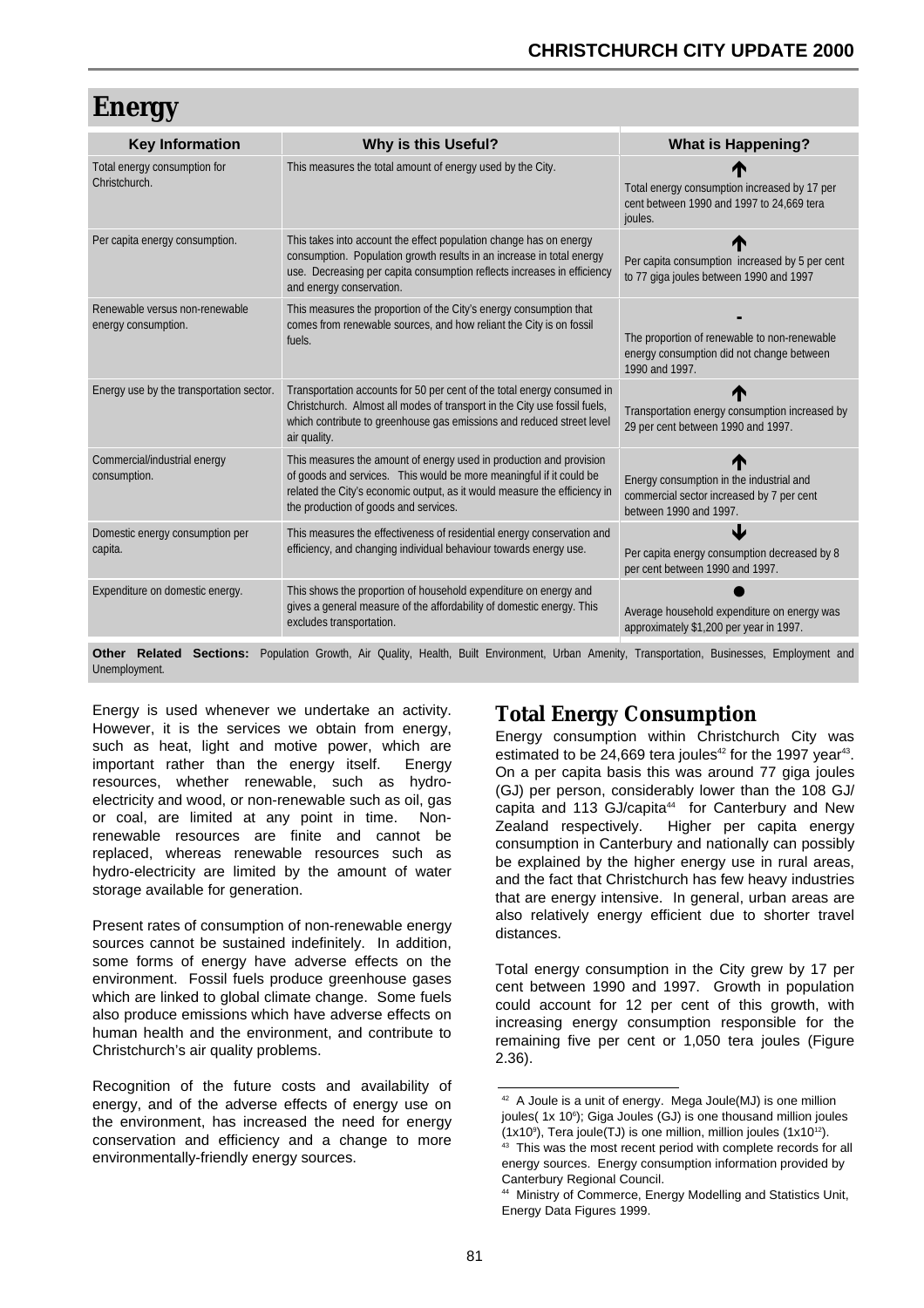

Source: Canterbury Regional Council.

## **Energy by Type**

Figure 2.37 shows the proportion of each type of fuel used in Christchurch in 1997. Petrol and electricity dominated energy consumption. Combined, they provided around two thirds of the energy used in the City. Diesel use increased by 83 per cent between 1990 and 1997 and accounted for almost 20 per cent of total energy consumption in 1997. Part of this increase can be attributed to the increase in dieselpowered motor vehicles imported into New Zealand since 1990. The number of new diesel vehicles registered during this period increased by 125 per cent in the Christchurch postal area.

Almost two thirds of Christchurch's energy consumption (61.3 per cent) was from non-renewable energy sources, with 38.3 per cent from renewable sources such as electricity and wood. This proportion remained stable for much of the 1990s and is comparable to the national proportion of renewable energy of 33.1 per cent. However, growth in nonrenewable energy consumption increased in real terms by 16 per cent from 1990.

Preferences for individual energy sources have changed. For example, domestic coal use declined by 25 per cent between 1990 and 1997. However, this only represents a real decrease from 1.6 to 0.9 per cent of the total energy consumed. The change in the consumption pattern has not resulted in increased use of renewable energy sources but has been offset by the growth in other non-renewable energy sources such as diesel.

## **Energy by Sector**

Figure 2.38 shows energy consumption by sector. The transport sector, which used the highest proportion of energy, accounted for around 50 per cent of the total energy consumed. Between 1990 and 1997 consumption in this sector increased from 9,425 to 12,194 tera joules, or 76 per cent of the total growth in energy consumption for this period. (Unfortunately the transportation sector cannot be separated into commercial and private energy consumption.) The



Source: Canterbury Regional Council.

commercial and industrial sector and domestic sector used 30 and 21 per cent of the City's total energy respectively.

Transportation energy consumption was dominated by the use of petrol, which made up 61 per cent of total transportation consumption (Figure 2.39). Diesel contributed 38 per cent and LPG comprised the remaining 1 per cent. Petrol consumption has steadily increased.

The trend in diesel consumption showed no change up to 1991. However, between 1991 and 1997, diesel use increased by 73 per cent. This change in trend can be explained by changes in road transport policy and purchasing behaviour by motorists.

Commercial and industrial consumption remained at around 30 per cent of total energy consumption. In real terms there was a 7 per cent increase in energy consumption between 1990 and 1997.

Total domestic energy consumption increased by 2 per cent over this period. The rise is encouraging considering the population grew by 7 per cent between the 1991 and 1996 census periods. Consequently, per capita domestic consumption decreased from 18



Source: Canterbury Regional Council.